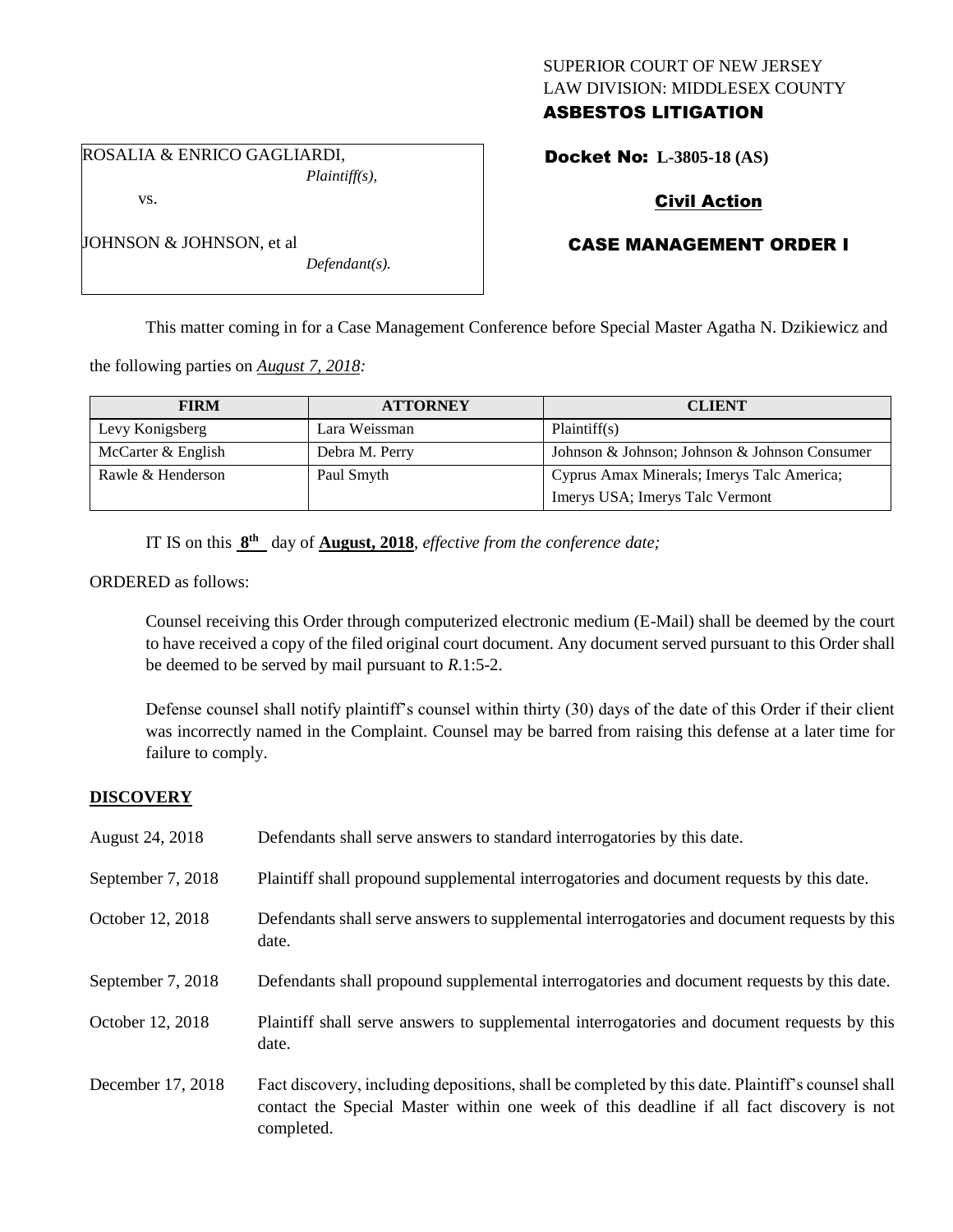December 17, 2018 Depositions of corporate representatives shall be completed by this date.

## **EARLY SETTLEMENT**

March 15, 2019 Settlement demands shall be served on all counsel and the Special Master by this date.

## **SUMMARY JUDGMENT MOTION PRACTICE**

- January 18, 2019 Plaintiff's counsel shall advise, in writing, of intent not to oppose motions by this date.
- February 1, 2019 Summary judgment motions shall be filed no later than this date.
- March 1, 2019 Last return date for summary judgment motions.

## **MEDICAL DEFENSE**

| January 17, 2019 | Plaintiff shall serve medical expert reports by this date.                                                                                                                                                                                               |
|------------------|----------------------------------------------------------------------------------------------------------------------------------------------------------------------------------------------------------------------------------------------------------|
| January 17, 2019 | Upon request by defense counsel, plaintiff is to arrange for the transfer of pathology specimens<br>and x-rays, if any, by this date.                                                                                                                    |
| April 19, 2019   | Defendants shall identify its medical experts and serve medical reports, if any, by this date. In<br>addition, defendants shall notify plaintiff's counsel (as well as all counsel of record) of a<br>joinder in an expert medical defense by this date. |

## **LIABILITY EXPERT REPORTS**

| January 17, 2019 | Plaintiff shall identify its liability experts and serve liability expert reports or a certified expert |
|------------------|---------------------------------------------------------------------------------------------------------|
|                  | statement by this date or waive any opportunity to rely on liability expert testimony.                  |

April 19, 2019 Defendants shall identify its liability experts and serve liability expert reports, if any, by this date or waive any opportunity to rely on liability expert testimony.

## **ECONOMIST EXPERT REPORTS**

- January 17, 2019 Plaintiff shall identify its expert economists and serve expert economist report(s), if any, by this date or waive any opportunity to rely on economic expert testimony.
- April 19, 2019 Defendants shall identify its expert economists and serve expert economist report(s), if any, by this date or waive any opportunity to rely on economic expert testimony.

#### **EXPERT DEPOSITIONS**

May 17, 2019 Expert depositions shall be completed by this date. To the extent that plaintiff and defendant generic experts have been deposed before, the parties seeking that deposition in this case must file an application before the Special Master and demonstrate the necessity for that deposition. To the extent possible, documents requested in a deposition notice directed to an expert shall be produced three days in advance of the expert deposition. The expert shall not be required to produce documents that are readily accessible in the public domain.

 $\_$  ,  $\_$  ,  $\_$  ,  $\_$  ,  $\_$  ,  $\_$  ,  $\_$  ,  $\_$  ,  $\_$  ,  $\_$  ,  $\_$  ,  $\_$  ,  $\_$  ,  $\_$  ,  $\_$  ,  $\_$  ,  $\_$  ,  $\_$  ,  $\_$  ,  $\_$  ,  $\_$  ,  $\_$  ,  $\_$  ,  $\_$  ,  $\_$  ,  $\_$  ,  $\_$  ,  $\_$  ,  $\_$  ,  $\_$  ,  $\_$  ,  $\_$  ,  $\_$  ,  $\_$  ,  $\_$  ,  $\_$  ,  $\_$  ,